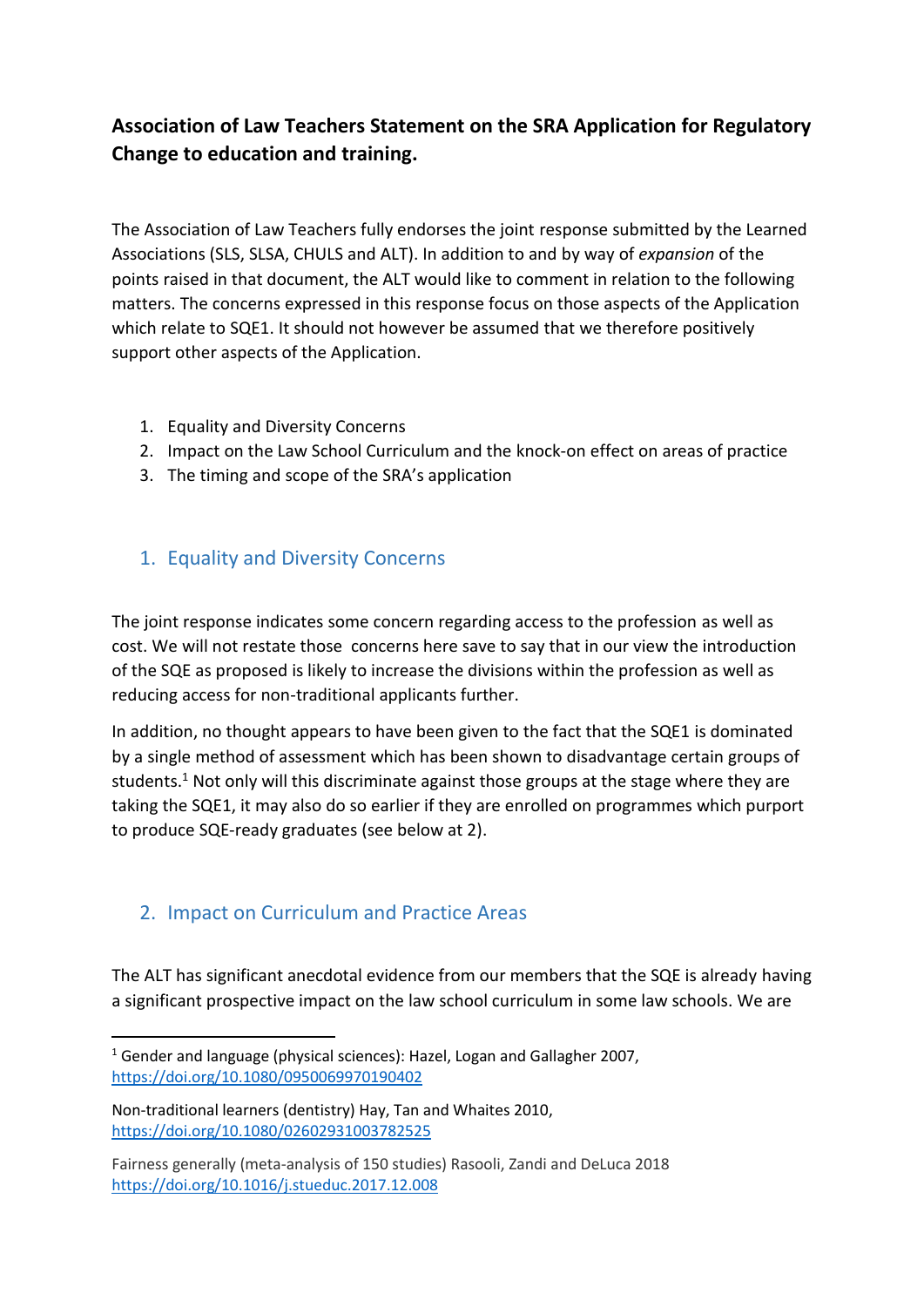aware that modes of assessment are being changed, that new pathways and new degrees are being created which suggest to students that they will be 'SQE ready' on completion. In our view SQE ready degrees present the following potential problems – the extent to which these issues arise depends on the extent to which the degrees are changed and how law schools interpret 'SQE ready'.

- a) The SQE promotes a particular type of learning. Learning is driven by assessment and as such the sort of learning required to pass MCQs and other CAA questions does not foster critical thinking and deep reflection. An approach to assessment that fails to address the principle of constructive alignment (as explained in the joint response) is not fit for purpose.
- b) The SQE is anti-intellectual it requires the learning of law and its application and does not require the ability to critique the law, think about it, evaluate it or apply any higher order thinking skills. SQE ready degrees in the truest sense therefore are unlikely to meet the demands of the QAA subject benchmark statement.
- c) The Statement of Legal Knowledge that underpins the SQE covers a very wide range of subject matter with a particular approach focussing on its application in practice. Law degrees designed to make students 'SQE ready' will have extremely limited scope for addressing other areas of law or for addressing these areas of law with the contextual and critical perspective that has always characterised a quality academic legal education. This will have a related impact on the ability of such degrees to offer a distinctive programme. At the same time the Statement of Legal Knowledge ignores areas of law which are common practice areas for High Street firms in particular. Family Law, Employment Law and specialist areas such as social welfare law and medical negligence no longer have a place. This will tend to skew the content of the degree towards those parts of the law of most significance to an economic élite and away from those areas of civil law of most significance to ordinary people. In addition some of the areas important to commercial practice may also suffer, with topics such as intellectual property, banking, insurance, international trade law and others not having a place in the curriculum.

## 3. The scope and timing of the application

In our view the SRA is overreaching in its regulatory objective. While it has repeatedly claimed it intends to take a more hands off approach to academic legal education than it has previously done, this is clearly not actually the case as its proposals have far reaching consequences for the academic stage of education and training. This approach has been adopted despite the Legal Education and Training Review making it clear that the academic stage of training is fit for purpose.